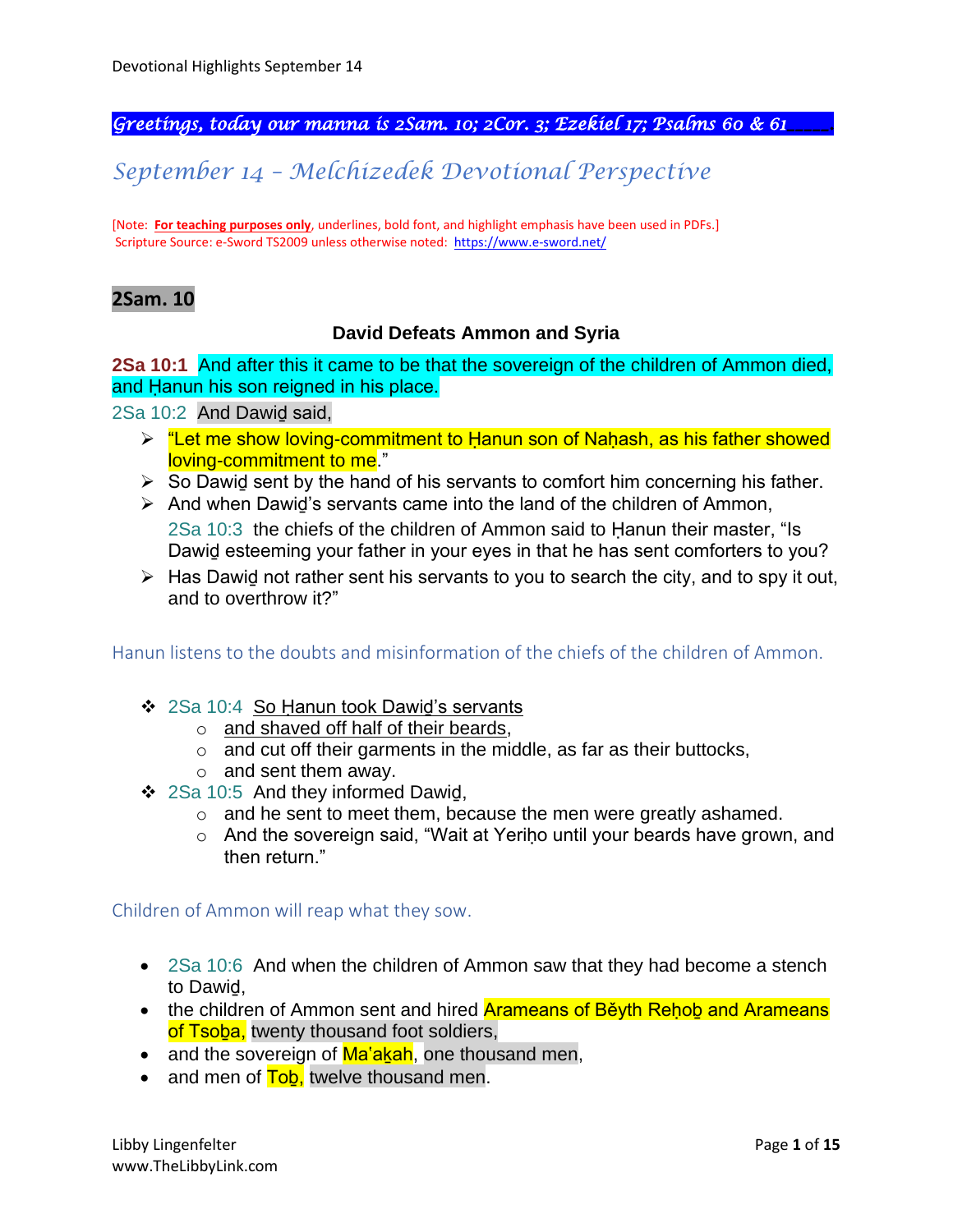2Sa 10:7 And Dawid heard, and sent Yo'ab and the entire army, the mighty men.

2Sa 10:8 And the children of Ammon came out and put themselves in battle array at the entrance of the gate. And the Arameans of Tsoḇa, and Reḥoḇ, and men of Toḇ, and Ma'akah were by themselves in the field.

#### Joab prepares for battle.

2Sa 10:9 And Yo'aḇ saw that the battle line was against him before and behind, and he chose out of all the chosen men of Yisra'ěl and put them in battle array against the Arameans.

2Sa 10:10 And the rest of the people he gave under the hand of Aḇishai his brother, and he put them in battle array against the children of Ammon.

2Sa 10:11 And he said, "If the Arameans are too strong for me, then you shall help me. But if the children of Ammon are too strong for you, then I shall come and help you.

### 2Sa 10:12 **"Be strong, and let us show strength for our people and for the cities of our Elohim, and let יהוה do what is good in His eyes."**

The enemy flees; first Aram, then the Arameans.

2Sa 10:13 And Yo'aḇ drew near, and the people with him, **to battle against Aram, and they fled before him.**

2Sa 10:14 And **when the children of Ammon saw that the Arameans were fleeing, they also fled before Aḇishai, and went into the city**.

**And Yo'aḇ returned from the children of Ammon and came to Yerushalayim.**

Aram doesn't learn; more troops are gathered.

2Sa 10:15 And Aram saw that they were smitten before Yisra'ěl, and they gathered together,

2Sa 10:16 and Haḏaḏezer sent and brought out the Arameans who were beyond the River, and they came to Ḥělam. And Shoḇaḵ the commander of the army of Haḏaḏezer went before them.

2Sa 10:17 **And it was reported to Dawiḏ, and he gathered all Yisra'ěl, and passed over the Yarděn, and came to Ḥělam. And Aram set themselves in battle array against Dawiḏ and they fought with him.**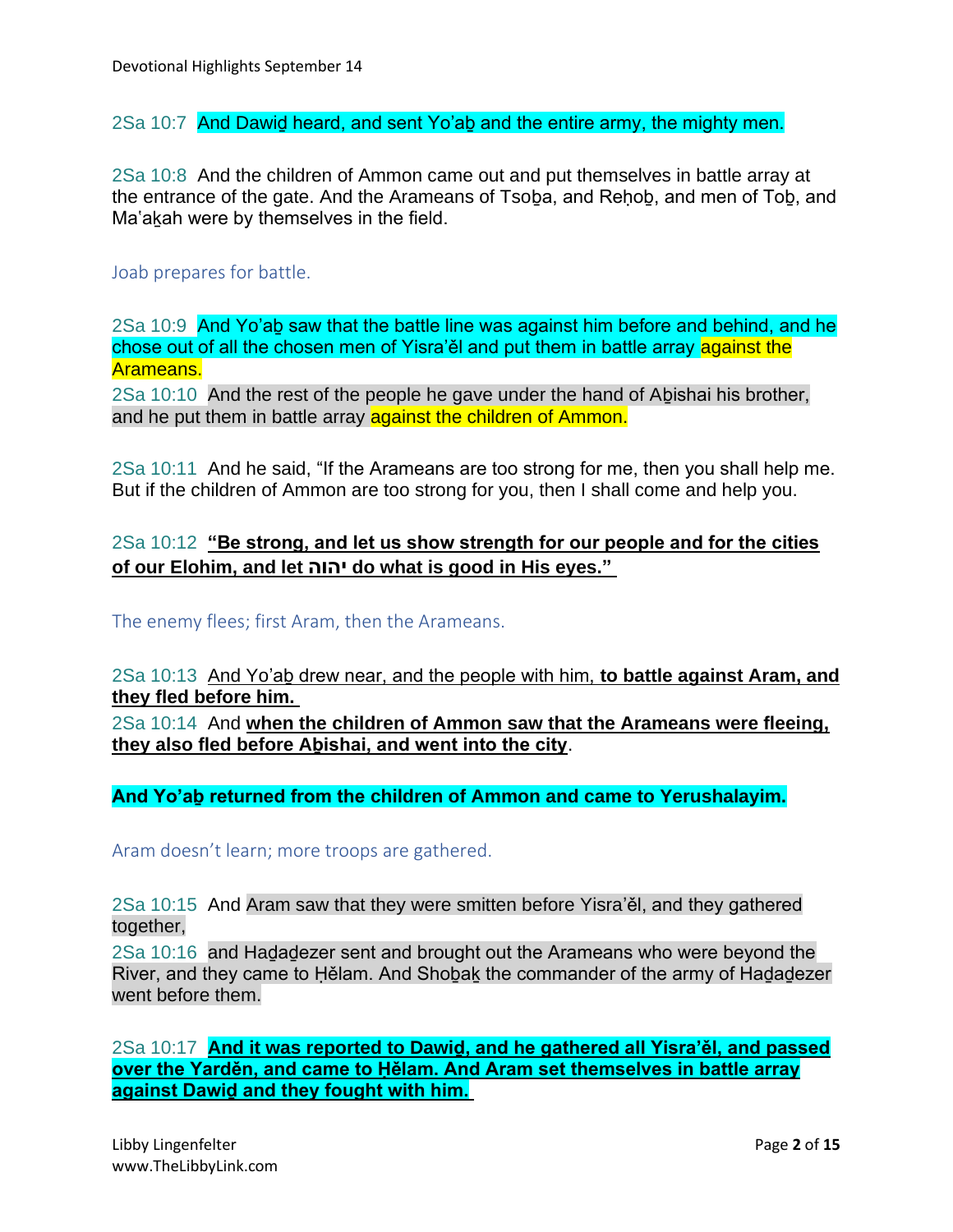### Results:

- $\frac{1}{2}$  2Sa 10:18 And Aram fled before Yisra'ěl,
- $\frac{1}{2}$  and Dawid killed seven hundred charioteers
- $\frac{1}{2}$  and forty thousand horsemen of Aram,
- $\ddot{+}$  and he struck Shobak, commander of their army, who died there.
- $\ddot{\phantom{1}}$  2Sa 10:19 And all the sovereigns, the servants of Hadadezer, saw that they were smitten by Yisra'ěl,
- $\downarrow$  and made peace with Yisra'ěl, and served them.
- $\ddot$  And the Arameans were afraid to help the children of Ammon any more.

# **2Corinthians 3**

## **Ministers of the New Covenant**

**2Co 3:1** Are we to begin to recommend ourselves again? Or do we need, as some, letters of recommendation to you, or from you?

2Co 3:2 **You are our letter, having been written in our hearts, known and read by all men,**

2Co 3:3 making it obvious that you are a letter of Messiah, served by us, written not with ink but by the Spirit of the living Elohim, not on tablets of stone but on fleshly tablets of the heart.

2Co 3:4 And such trust we have toward Elohim, through the Messiah.

2Co 3:5 Not that we are competent in ourselves to reckon any *matter* as from ourselves, but our competence is from Elohim,

2Co 3:6 **who also made us competent as servants of a renewed [new] covenant, not of the letter but of the Spirit, for the letter kills but the Spirit gives life.**

2Co 3:7 But if the administering of death in letters, engraved on stones, was esteemed, so that the children of Yisra'ěl were unable to look steadily at the face of Mosheh because of the esteem of his face, which was passing away,

2Co 3:8 **how much more esteemed shall the administering of the Spirit not be**?

2Co 3:9 **For if the administering of condemnation had esteem, the administering of righteousness exceeds much more in esteem.**

2Co 3:10 For indeed what was made esteemed had no esteem in this respect, in view of the esteem that excels.

2Co 3:11 For if that which is passing away was esteemed, much more that which remains in esteem.

Gal 3:10 For as many as are of works of Torah [Book of the Law] are under the curse, for it has been written, **"Cursed is everyone who does not continue in all that has been written in the Book of the Torah [Law], to do them."** Deu\_27:26.

Gal 3:11 And that no one is declared right by Torah before Elohim is clear, for **"The**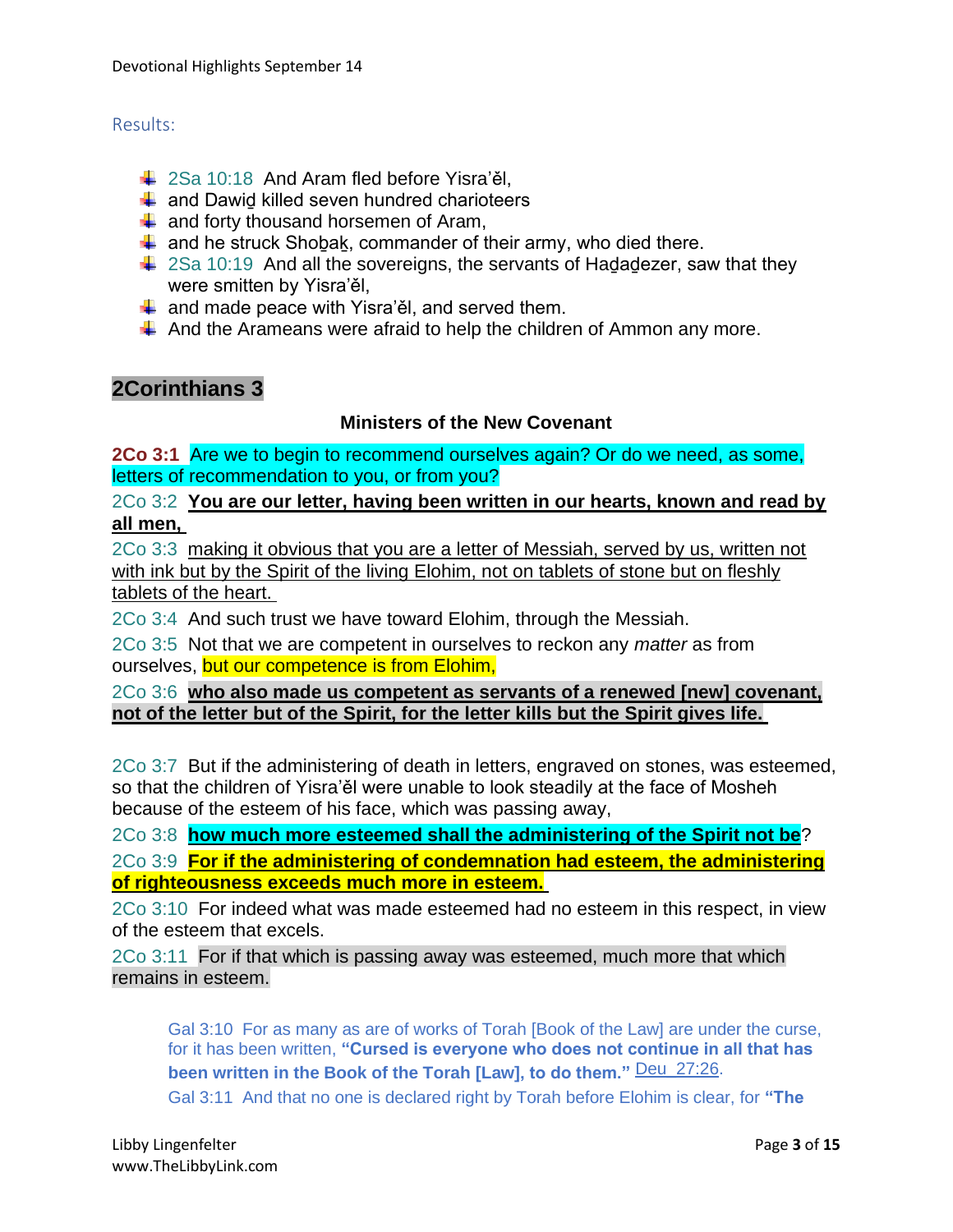**righteous shall live by belief."** Hab\_2:4. Gal 3:12 And the Torah [Book of the Law] is not of belief, but **"The man who does them shall live by them."** Lev\_18:5. Gal 3:13 Messiah redeemed us from the curse of the Torah [Book of the Law], having become a curse for us – for it has been written, **"Cursed is everyone who hangs upon a tree." –** Deu\_21:23. Gal 3:14 in order that the blessing of Abraham might come upon the nations in Messiah יהושע, to receive the promise of the Spirit **through belief.**

2Co 3:12 Having then such expectation, we use much boldness of speech,

2Co 3:13 and not like Mosheh, who put a veil over his face<sup>a</sup> so that the children of Yisra'ěl should not look steadily at the end of what was passing away. Footnote: <sup>a</sup>See Exo\_34:33-35.

Only in Messiah is the veil lifted through the New Covenant Confirming Gospel Message.

2Co 3:14 But their minds were hardened, for to this day, when the old covenant is being read, that same veil remains, not lifted, because in Messiah it is taken away. 2Co 3:15 But to this day, when Mosheh is being read, a veil lies on their heart.

When one turns to the Master, the veil is taken away.

2Co 3:16 And when one turns to the Master, the veil is taken away. **Exo 34:34**. 2Co 3:17 Now יהוה is the Spirit, and where the Spirit of יהוה is, there is freedom. 2Co 3:18 And we all, as with unveiled face we see as in a mirror the esteem of יהוה, are being transformed **into the same likeness from esteem to esteem**, as from יהוה, the Spirit.<sup>b</sup> Footnote: <sup>b</sup>See also 2Co 3:17-18.

**Ezekiel 17** Ezekiel 17 continues within Scroll 1. **Ellicott's Commentary** does a great job in explaining the 'riddle' of Ezekiel 17 in the time period of Ezekiel as well as it's prophetic correlation. I will insert his commentary notes in **brown**. Keep in mind prophecies usually have 2-3 fulfillments, so we will see this unfold yet once more.

# **EZEKIEL 13 SCROLLS REFERENCE CHART** Date Given in Text<br>(M/D/Y)<br>(of King Jehoclachin's captivity) Text in Chronological Order<br>(Chapter & Verse)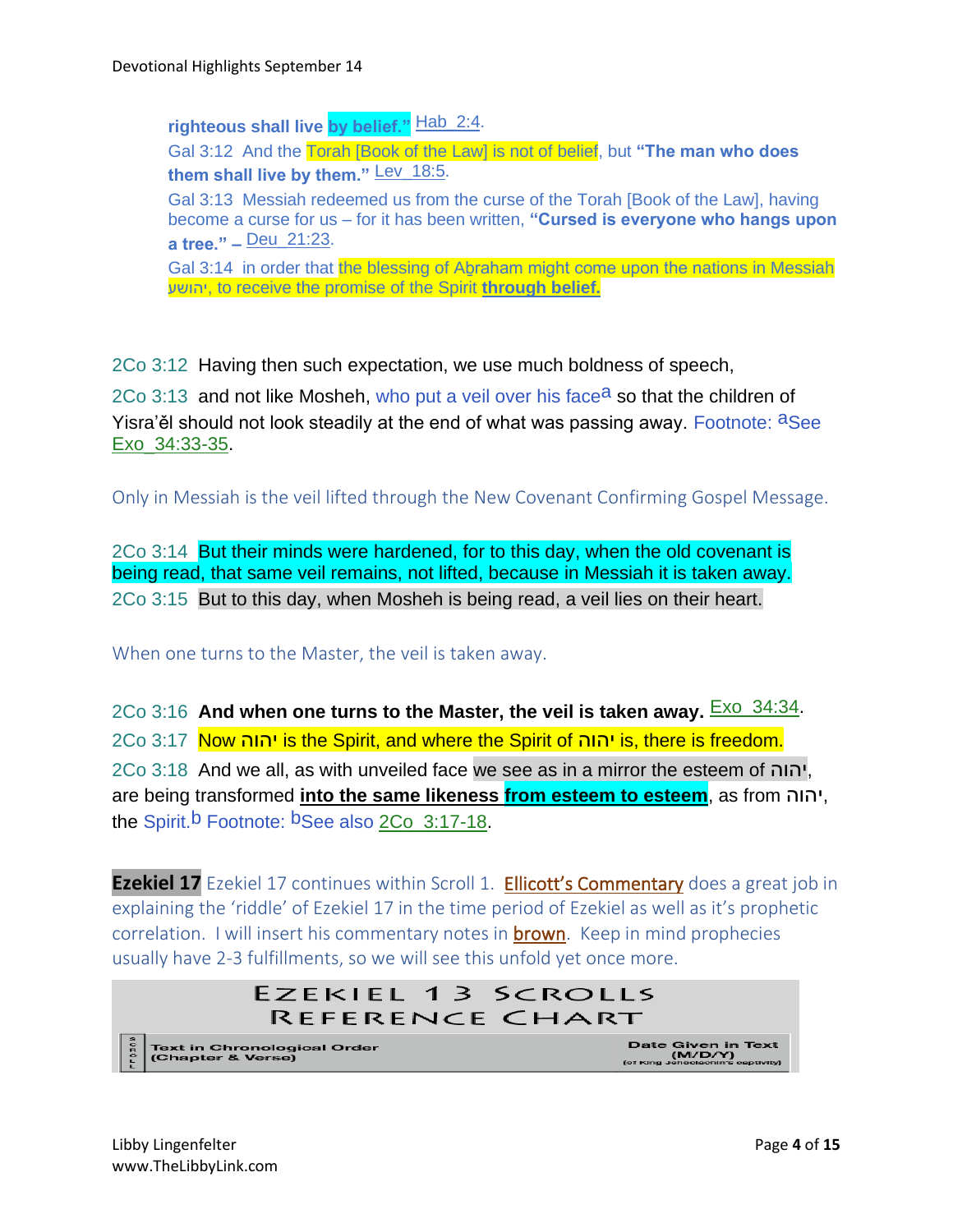|  | 8:1 - 19:14 (the present state of Israel, temple abominations,<br>1 wicked slain, the glory departs- E, opportunity of regathering,<br>Judah & Jerusalem's quilt) | 06/05/06 |
|--|-------------------------------------------------------------------------------------------------------------------------------------------------------------------|----------|
|--|-------------------------------------------------------------------------------------------------------------------------------------------------------------------|----------|

This chapter contains a "riddle" or "parable "[\(Ezekiel 17:3-10\)](https://biblehub.com/context/ezekiel/17-3.htm), with its explanation [\(Ezekiel](https://biblehub.com/context/ezekiel/17-11.htm)  [17:11-21\)](https://biblehub.com/context/ezekiel/17-11.htm), closing with a clear Messianic prophecy couched in language taken from the parable [\(Ezekiel 17:22-24\)](https://biblehub.com/context/ezekiel/17-22.htm). While it is a distinct communication, it belongs to the same series of prophecies which began with the vision of Ezekiel 8-11, and is continued through Ezekiel 19. The meaning of the parable is made entirely clear by the explanation the first eagle (Ezekiel [17:3-6\)](https://biblehub.com/context/ezekiel/17-3.htm) is Nebuchadnezzar; "the top of his young twigs" is Jehoiachin, carried to Babylon; the "vine of low stature" is Zedekiah; the second eagle is Pharaoh [\(Ezekiel 17:7\)](https://biblehub.com/ezekiel/17-7.htm). The historical facts on which the parable is based are recorded in [2Kings 24:8-20;](https://biblehub.com/context/2_kings/24-8.htm) [2Chronicles 36:9-13;](https://biblehub.com/context/2_chronicles/36-9.htm) Jeremiah 37 and [Jeremiah 52:1-7.](https://biblehub.com/context/jeremiah/52-1.htm)

## **Parable of Two Eagles and a Vine**

**Eze 17:1** And the word of יהוה came to me, saying,

Eze 17:2 "Son of man, put forth a riddle, and speak a parable to the house of Yisra'ěl. (2) A riddle . . . a parable.—What the prophet has to say is called a riddle as well as a parable, because there is something in it recondite and obscure—something which, until it is explained, should excite the minds of the people to guess its meaning.

#### Eze 17:3 "And you shall say, 'Thus said the Master יהוה,

The first eagle…

## • "The great eagle with large wings of long pinions, covered with feathers of various colors, came to Lebanon and took the top of the cedar.

(3) A great eagle with great wings.—In the original "the great eagle." This is explained in **Ezekiel** [17:12](https://biblehub.com/ezekiel/17-12.htm) of "the king of Babylon." Nebuchadnezzar is compared to an eagle also in [Jeremiah](https://biblehub.com/jeremiah/48-40.htm)  [48:40;](https://biblehub.com/jeremiah/48-40.htm) [Jeremiah 49:22;](https://biblehub.com/jeremiah/49-22.htm) and Cyrus to a bird of prey in [Isaiah 46:11.](https://biblehub.com/isaiah/46-11.htm) He has great and long wings, because he has already flown victoriously over wide-spread lands; and he is "full of feathers which had divers colours," because he had embraced in his empire a variety of nations differing in languages, manners, and customs.

Came unto Lebanon.—Jerusalem is called Lebanon, as in [Jeremiah 22:23;](https://biblehub.com/jeremiah/22-23.htm) because Lebanon is the home of the cedar, and the royal palace in Jerusalem was so rich in cedar as to be called "the house of the forest of Lebanon" [\(1Kings 7:2\)](https://biblehub.com/1_kings/7-2.htm).

The highest branch.—This is a word occurring only in Ezekiel [\(Ezekiel 17:22,](https://biblehub.com/ezekiel/17-22.htm) and [Ezekiel 31:3-](https://biblehub.com/context/ezekiel/31-3.htm) [4;](https://biblehub.com/context/ezekiel/31-3.htm) [Ezekiel 31:10\)](https://biblehub.com/ezekiel/31-10.htm). It is of uncertain etymology, but is explained in [Ezekiel 17:4](https://biblehub.com/ezekiel/17-4.htm) as meaning "the top of his young twigs." The English branch hardly conveys the exact idea, and it would be better to translate "top shoot."

• Eze 17:4 "He plucked off the topmost of its young twigs and brought it to a land of traders. In a city of merchants he placed it.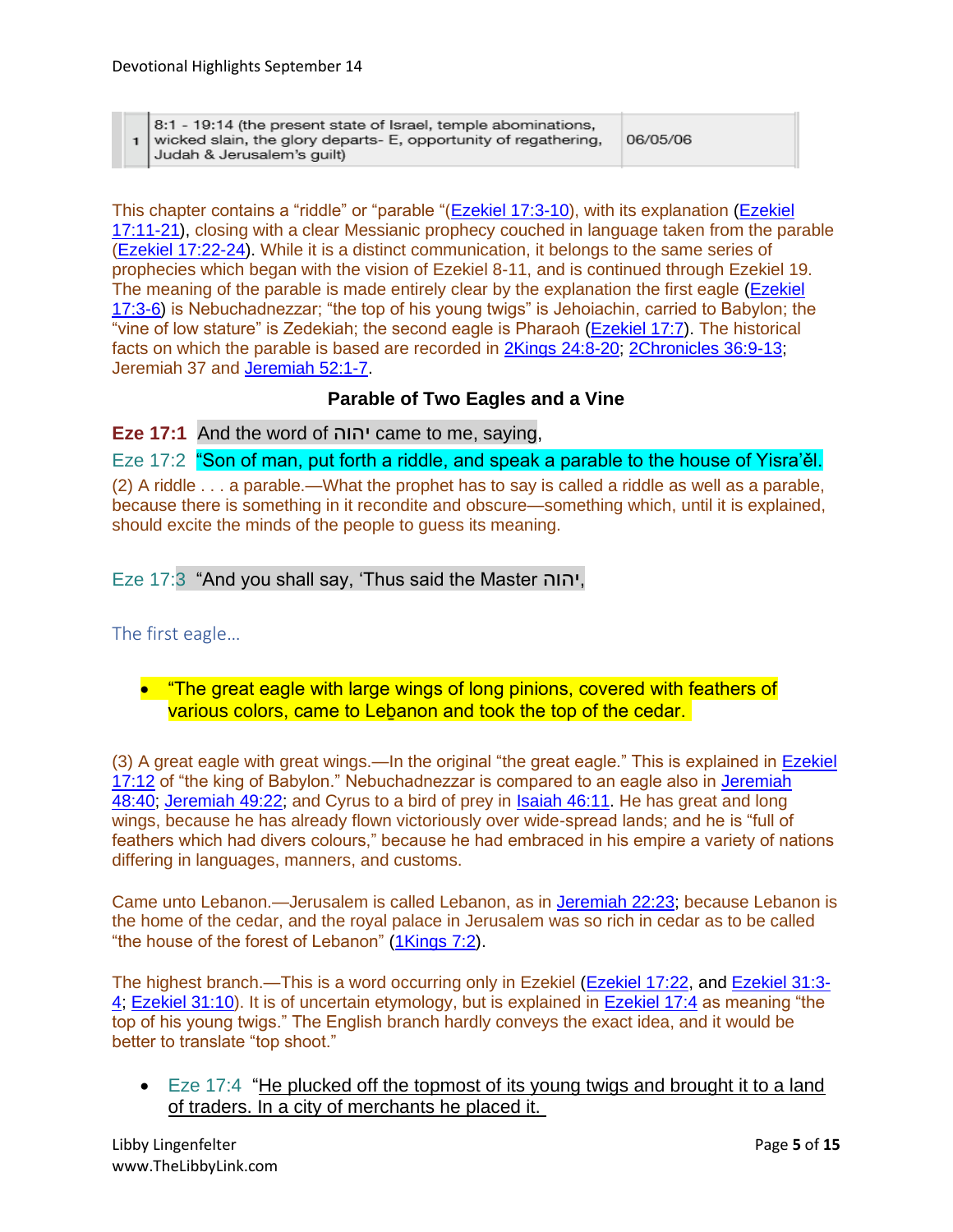(4) Into a land of traffick.—Literally, a land of Canaan, the word being sometimes used for merchant or merchandise, as in [Hosea 12:8](https://biblehub.com/hosea/12-8.htm) (Engl. 7); [Isaiah 23:8;](https://biblehub.com/isaiah/23-8.htm) [Zephaniah 1:11.](https://biblehub.com/zephaniah/1-11.htm) The parallelism of the next clause shows that this is its meaning here. Babylon has already been called Canaan in [Ezekiel 16:29,](https://biblehub.com/ezekiel/16-29.htm) probably from its commercial character.

• Eze 17:5 "He also took some of the seed of the land and planted it in a field for seed. He took it by many waters, set it like a willow tree.

(5) Of the seed of the land.—In place of the captive Jehoiachin Nebuchadnezzar did not set over the land an eastern satrap, but appointed a native prince, Zedekiah, the uncle of Jehoiachin. He was "planted," not like the tall cedar on the mountain, but yet like "a willow tree by great waters" where it might flourish in its degree (see **Ezekiel 17:14**).

• Eze 17:6 "So it grew and became a low, spreading vine. Its branches turned toward him, and its roots were under it. And it became a vine, and brought forth branches, and sent out shoots.

(6) A spreading vine of low stature.—Had Zedekiah been faithful to his oath and allegiance to Nebuchadnezzar and to his higher allegiance to God, Israel might have been fruitful and prosperous as a dependent kingdom.

Whose branches turned towards him.—Better, that its branches might turn towards him, and its roots might be under him. This was Nebuchadnezzar's object—to make of Israel a flourishing kingdom, which should yet be entirely dependent upon himself and helpful to him in his great struggle with the power of Egypt; and hence his especial rage when his politic arrangements were frustrated by Zedekiah's treachery and folly.

And there was another great eagle…

Eze 17:7 "And there was another great eagle with large wings and many feathers.

- ➢ And see, this vine bent its roots toward him, and stretched its branches toward him, to water it, away from the beds where it was planted.
- $\triangleright$  Eze 17:8 "It was planted in a good field by many waters, to bring forth branches, and to bear fruit, to be a splendid vine."

(7) Another great eagle.—This is explained in [Ezekiel 17:15](https://biblehub.com/ezekiel/17-15.htm) of Pharaoh. He was also powerful, ruling a populous land, but is not described as with the variegated feathers of **Ezekiel 17:3**, because he did not rule over the same diversity of people with Nebuchadnezzar. Zedekiah, while owing his position to Nebuchadnezzar, treacherously sought the aid of Egypt, as mentioned in **Ezekiel 17:15**, and more fully in the historical passages referred to in the note at the beginning of this chapter. A chief task of the prophet Jeremiah was to endeavor to dissuade Zedekiah from this Egyptian alliance.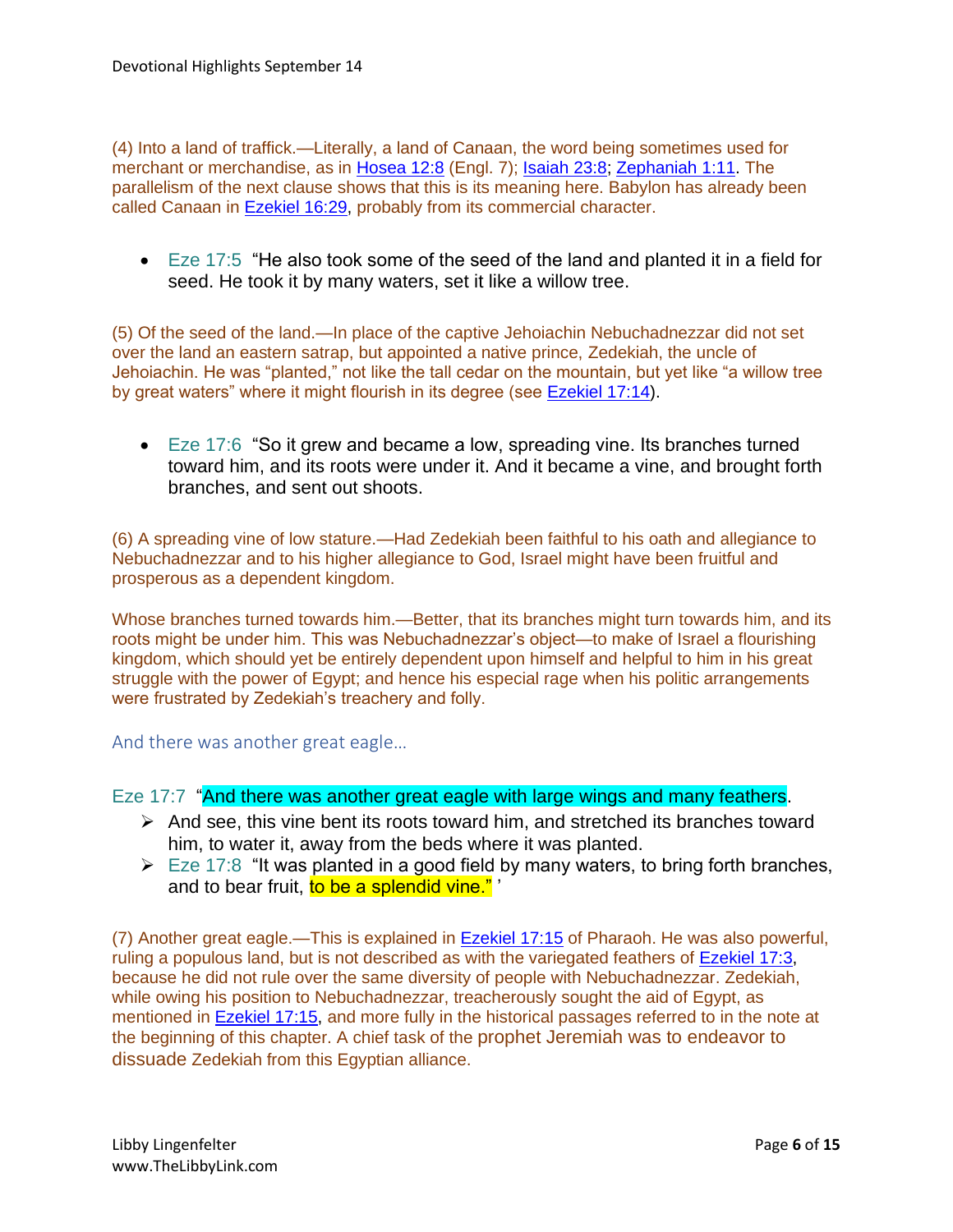#### Eze 17:9 "Say, 'Thus said the Master יהוה,

❖ "Is it going to thrive? Is he not going to pull up its roots, and cut off its fruit, and let it wither? All of its sprouting leaves wither, without great power or many people, to pluck it up by its roots.

(9) Of her spring.—Our translators probably intended by this word, as they evidently did in [Psalm 65:10,](https://biblehub.com/psalms/65-10.htm) "her springing forth," her growth; but it would be' better now to substitute the word growth,

Pluck it up by the roots.—The word here is a different one from the "pull up "in the earlier part of the verse and has rather the sense of raise up from the roots." The whole clause would be better translated, "not even with great power and many people is it to be raised up from its roots again." The meaning is explained in [Ezekiel 17:17,](https://biblehub.com/ezekiel/17-17.htm) that the strength of Pharaoh would be utterly insufficient to restore the people whom God had blighted.

❖ Eze 17:10 "See, it is planted, is it going to thrive? Would it not utterly wither when the east wind touches it – wither in the beds where it grows?" '"

### Eze 17:11 And the word of יהוה came to me, saying,

(11) Moreover the word of the Lord.—The form of expression leaves it uncertain whether the explanation of the parable was given at the same time with the parable itself, or whether, as is more probable, a little time was suffered to elapse, during which it should be "a riddle" to the people that they might be the more attentive to its meaning when given to them.

Eze 17:12 "Please say to the rebellious house, 'Do you not know what these mean?'

- $\ddot{\bullet}$  Say, 'See, the sovereign of Babel went to Yerushalayim and took its sovereign and heads, and brought them with him to Baḇel.
- $\ddot{\bullet}$  Eze 17:13 And he took one of the royal seed, and made a covenant with him, and put him under oath. And he took away the mighty of the land,
- $\downarrow$  Eze 17:14 so that the reign would be brought low and not lift itself up, but guard his covenant, that it might stand.

(14) That the kingdom might be base.—(See the Notes on [Ezekiel 17:6.](https://biblehub.com/ezekiel/17-6.htm))

Eze 17:15 **But he rebelled against him by sending his messengers to Mitsrayim**, to give him horses and many people. Shall he thrive? Shall he escape who is doing these? And shall he break a covenant and still escape?

(15) Shall he escape that doeth such things?—The faithlessness of Zedekiah and his court to his own sworn covenant was an act, in addition to all his other wickedness, especially abominable to God. The sanctity of an oath had always been most strongly insisted upon in Israelitish history. It must be remembered that even when, as in the case of the Gibeonites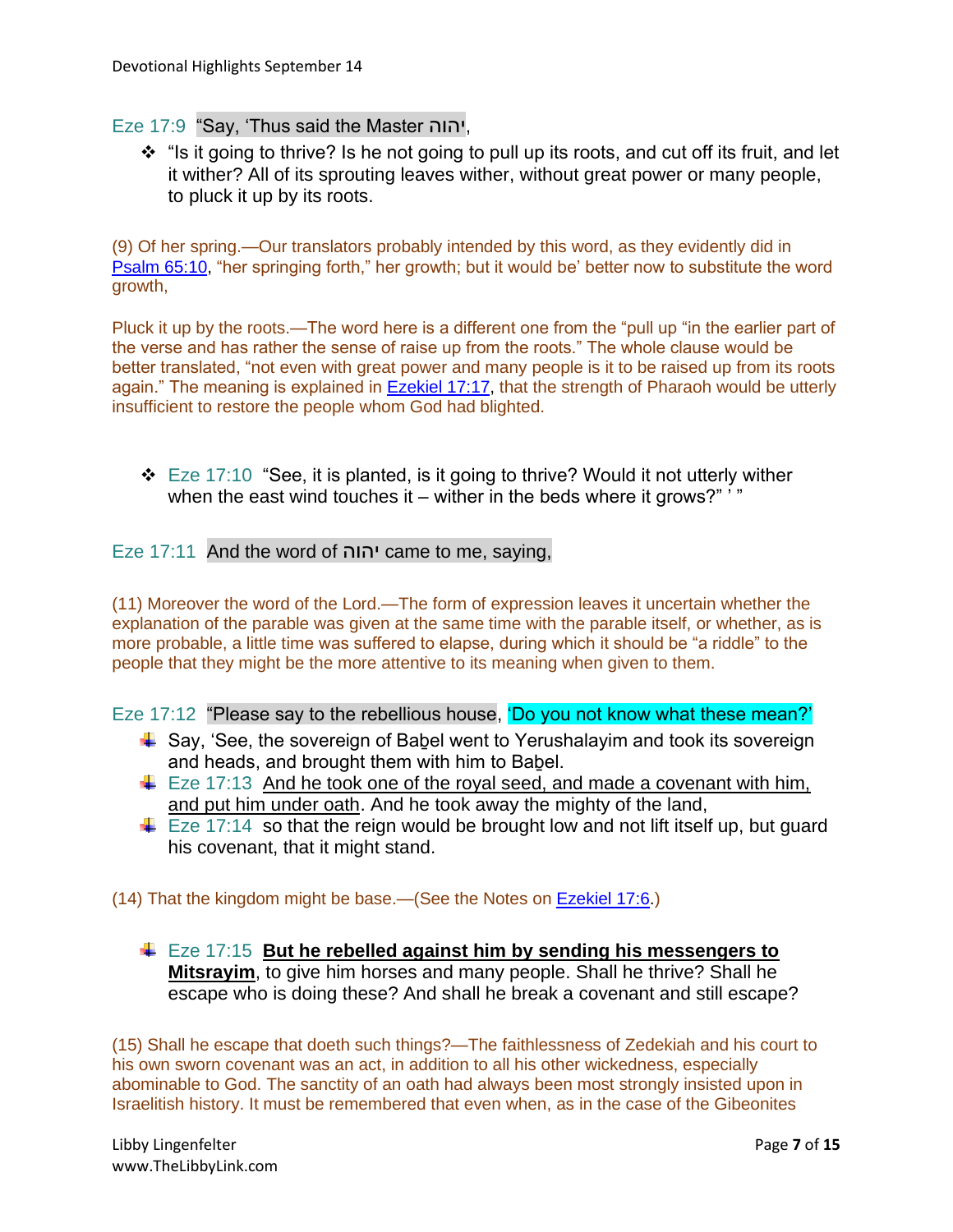(Joshua , 9), the oath had been obtained by fraud, and centuries had passed since it was given, God yet sorely punished the land for its violation [\(2Samuel](https://biblehub.com/context/2_samuel/21-1.htm) 21:1-2); and in this case the king had been more than once Divinely warned through the prophet Jeremiah of the danger of his treachery. As Zedekiah's intrigues with Egypt were just now going on, it was particularly important that they should be exposed, and their result foretold to the captives who were yet trusting in the safety of Jerusalem.

Eze 17:16 As I live,' declares the Master יהוה, 'in the place where the sovereign dwells who set him up to reign, whose oath he despised and whose covenant he broke, with him in the midst of Babel he shall die!

(16) In the place . . . he shall die.—The distinct prophecy of the death of Zedekiah at Babylon is here given in a form to bring out in the strongest light the fitness and justice of his punishment. It was to be in the place of the king to whom he owed his crown, and to whom he had given his fealty, yet against whom he had rebelled. The tense here changes to the future, because the events of this and the following verse were yet to be fulfilled.

Eze 17:17 And Pharaoh with his great army and great company is not going to help him in battle, when they heap up a siege mound and build a wall to cut off many beings.

(17) By casting up mounts.—This translation implies that "the casting up mounts and building forts" were to be the act of Pharaoh; but such things are done not by the relieving, but by the besieging army. A better translation would be, "when they cast up mounts," &c.—i.e., at the time of the siege. We learn from [Jeremiah 44:30](https://biblehub.com/jeremiah/44-30.htm) that the particular Pharaoh here referred to was Hophra, the Apries of the Greeks. In [Jeremiah 37:5-11,](https://biblehub.com/context/jeremiah/37-5.htm) it is said that an Egyptian army did come up and temporarily raise the siege of Jerusalem; but it was of no avail. Pharaoh did him no good—did not "make for him in the war." The Chaldæans speedily returned, drove away the Egyptians, and renewed the siege, finally capturing and burning the city.

Eze 17:18 And he despised the oath by breaking the covenant. And see, he has given his hand and he has done all this, **he is not going to escape.' "**

## Eze 17:19 Therefore thus said the Master יהוה,

• "As I live, My oath which he has despised, and My covenant which he has broken, shall I not put it on his own head?

(19) Mine oath . . . my covenant.—Zedekiah's oath and covenant to Nebuchadnezzar are called the Lord's, because made in the Lord's name, and also because He had commanded them. Rebellion against Nebuchadnezzar was, therefore, under the circumstances, apostasy from the Lord Himself.

With [Ezekiel 17:21](https://biblehub.com/ezekiel/17-21.htm) the explanation of the parable ends. What follows is a distinct Messianic prophecy, which, although couched in the same figurative language, has nothing corresponding to it either in the parable or in its explanation.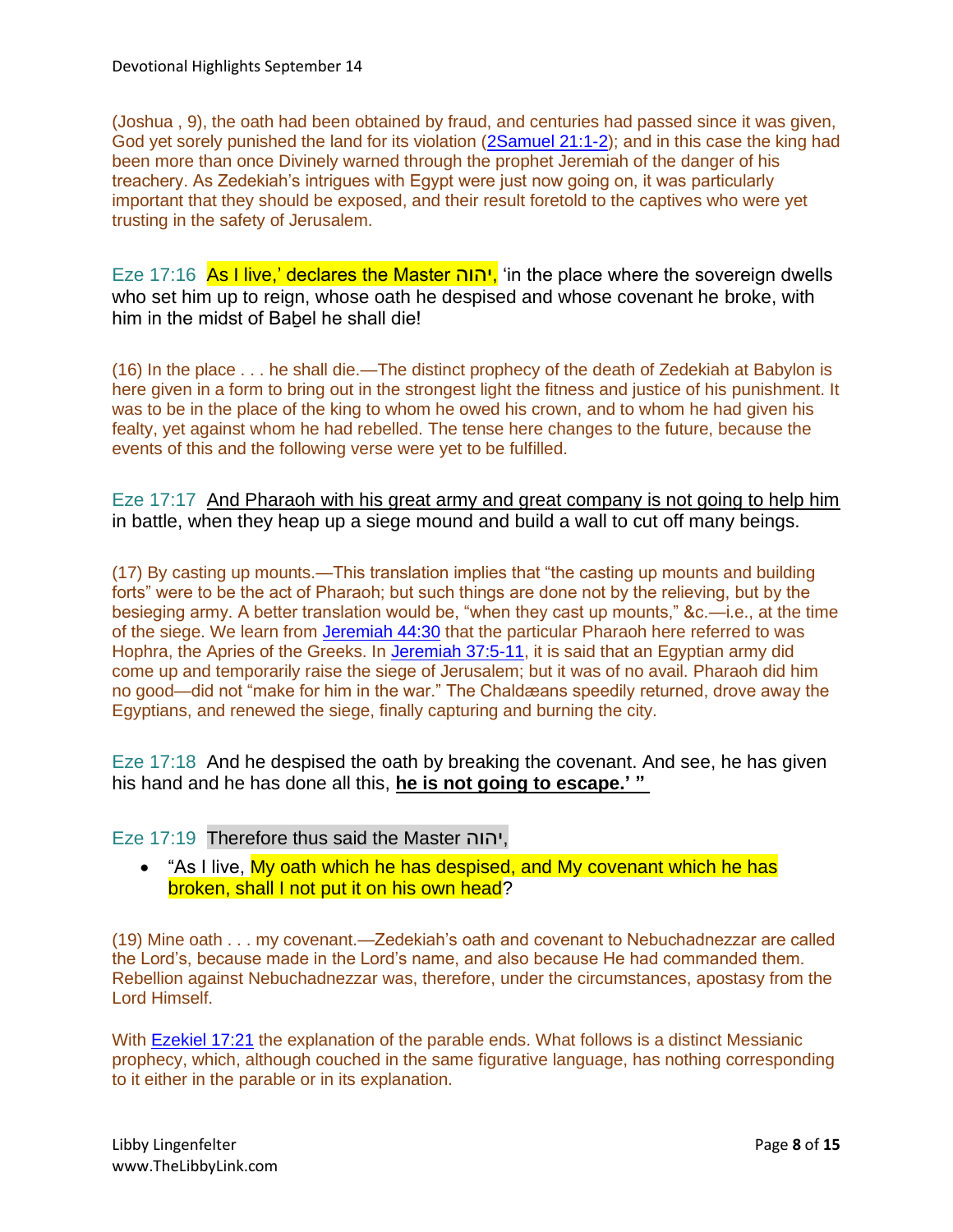- Eze 17:20 "And I shall spread My net over him, and he shall be taken in My snare.
- And I shall bring him to Babel and enter into judgment with him there for the trespass which he committed against Me,
- Eze 17:21 and all his fugitives with all his bands fall by the sword,
- and those who are left be scattered to every wind. **And you shall know that I, יהוה, have spoken."**

## Eze 17:22 Thus said the Master יהוה,

- $\triangleright$  "And I shall take of the top of the highest cedar and set it out.
- ➢ And I Myself shall pluck off a tender one from the topmost of its young twigs, and plant it on a high and lofty mountain.

(22) I will also take.—In what has passed all has been done according to God's will, but yet through human instrumentality: Israel has been punished, Jehoiachin has been, and Zedekiah is about to be, carried into captivity, as God designed; yet Nebuchadnezzar has done it all for his own purposes. Now God Himself directly interposes and takes a scion of the same "high cedar," the royal house of David. In accordance with the allegory, this can only be his tropical [topical?] personage, and from the description which follows, this person can only be the Messiah. So, it has been understood by nearly all interpreters, Jewish and Christian.

A tender one.—This epithet is used of the Messiah in reference to the lowliness of His immediate human origin and condition. (Comp. [Isaiah 53:2.](https://biblehub.com/isaiah/53-2.htm)) David applies the same expression to himself [\(2Samuel 3:39\)](https://biblehub.com/2_samuel/3-39.htm), and to Solomon [\(1Chronicles 22:5;](https://biblehub.com/1_chronicles/22-5.htm) [1Chronicles 29:1\)](https://biblehub.com/1_chronicles/29-1.htm), in reference to their want of strength for the work required of them as the heads of Israel. This figure of the Messiah as a scion of the royal tree of David, though naturally growing out of the allegory here, had been used by the prophets long before, as in [Isaiah 11:1,](https://biblehub.com/isaiah/11-1.htm) and the name "the Branch" had almost become a distinctive title for Him [\(Isaiah 4:2;](https://biblehub.com/isaiah/4-2.htm) [Jeremiah 23:5,](https://biblehub.com/jeremiah/23-5.htm) &c).

- $\triangleright$  Eze 17:23 "On the mountain height of Yisra'e I plant it.
- $\triangleright$  And it shall bring forth branches, and bear fruit, and become a big cedar.
- $\triangleright$  And under it shall dwell birds of every sort, in the shadow of its branches they shall dwell.

(23) In the mountain of the height of Israel, i.e., Mount Zion, called in the parallel passage [\(Ezekiel 20:40\)](https://biblehub.com/ezekiel/20-40.htm) "mine holy mountain." Similar prophecies are also to be found in [Isaiah 2:2-4;](https://biblehub.com/context/isaiah/2-2.htm) [Micah 4:1-3;](https://biblehub.com/context/micah/4-1.htm) [Psalm 2:6.](https://biblehub.com/psalms/2-6.htm) No point is made more clear in the prophecies of the Christian dispensation than that it is to have its roots in the Jewish, that the "law shall go forth from Zion," and that the new covenant shall yet be a covenant with God's people of old. This mountain is to be understood as the representative of the center and seat of the kingdom of Israel, and not to be confined too literally to the actual hill of Zion itself.

Be a goodly cedar.—Not like the vine of low stature; this shall grow into a strong and great tree, under whose shadow all the inhabitants of the earth shall find sustenance and protection. A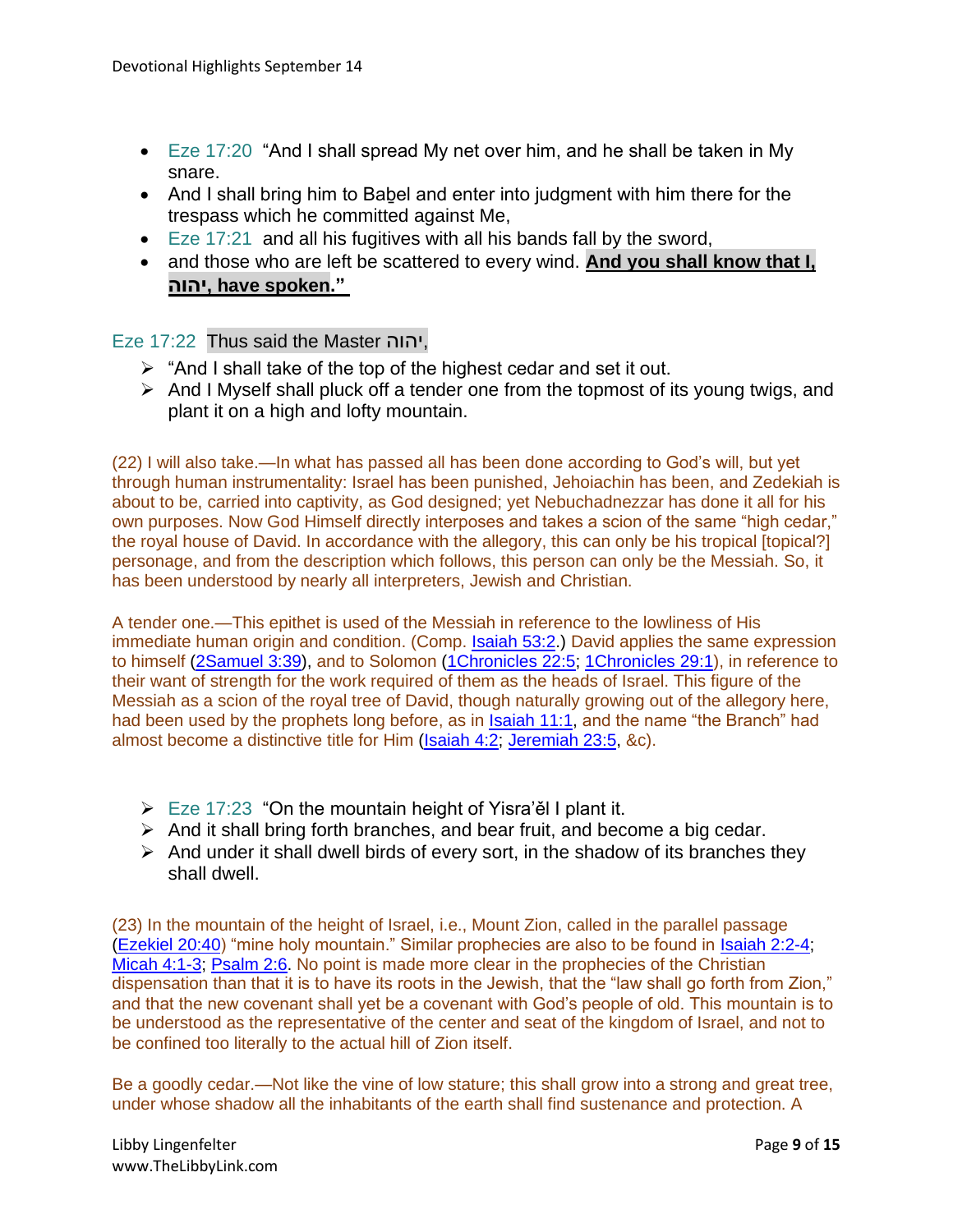similar figure is used by the contemporary prophet Daniel [\(Daniel 4:20-21\)](https://biblehub.com/context/daniel/4-20.htm), and by our Lord Himself in the parable [\(Matthew 13:32\)](https://biblehub.com/matthew/13-32.htm). The universality of the blessings of the Christian dispensation, in contrast with the narrowness of the Jewish, is one of its features most frequently dwelt upon both in prophecy and in the New Testament, and shall still enter into the burden of the songs of the redeemed [\(Revelation 5:9\)](https://biblehub.com/revelation/5-9.htm). The last clause of the verse repeats and emphasizes the permanence of the connection of the believer with Christ.

- ➢ Eze 17:24 "And all the trees of the field shall know
	- o that I, יהוה, have brought down the high tree and exalted the low tree,
	- o dried up the green tree and made the dry tree flourish.

# o **I, יהוה, have spoken and shall do it."**

(24) All the trees of the field shall know.—As the cedar represents the kingdom of Israel, so the other trees represent all other earthly powers who shall ultimately acknowledge the work of the Lord in the redemption of mankind through His Son.

Have brought down the high tree.—Comp, the song of Hannah [\(1Samuel 2:1-10\)](https://biblehub.com/context/1_samuel/2-1.htm) and that of the Virgin Mary [\(Luke 1:52-55\)](https://biblehub.com/context/luke/1-52.htm). In all alike there is the acknowledgment that all power is from God, and that He, in the working out of His purposes, gives and takes away as to Him seems good. Very precious to His Church of old in its desolation and distress must have been the announcement of this truth, and very precious it is still to all who pray "Thy kingdom come."

# **Psalm 60 & 61**

Yet once more He will shake not only the earth but the heavens. This will happen in the end of days. As in the days of old, people will be humbled and will cry out to Him, our Rock of Salvation; our fountain of Living Water.

# **He Will Tread Down Our Foes**

**Psa 60:1** O Elohim, You have rejected us; You have broken us; You have been displeased; Turn back to us!

Psa 60:2 You have made the earth tremble; You have broken it; Heal its breaches, for it is shaken.

Psa 60:3 You have let Your people see hardship; You have made us drink the wine of trembling.

Psa 60:4 You have given a banner to those who fear You, That it might be lifted up Because of the truth. Selah.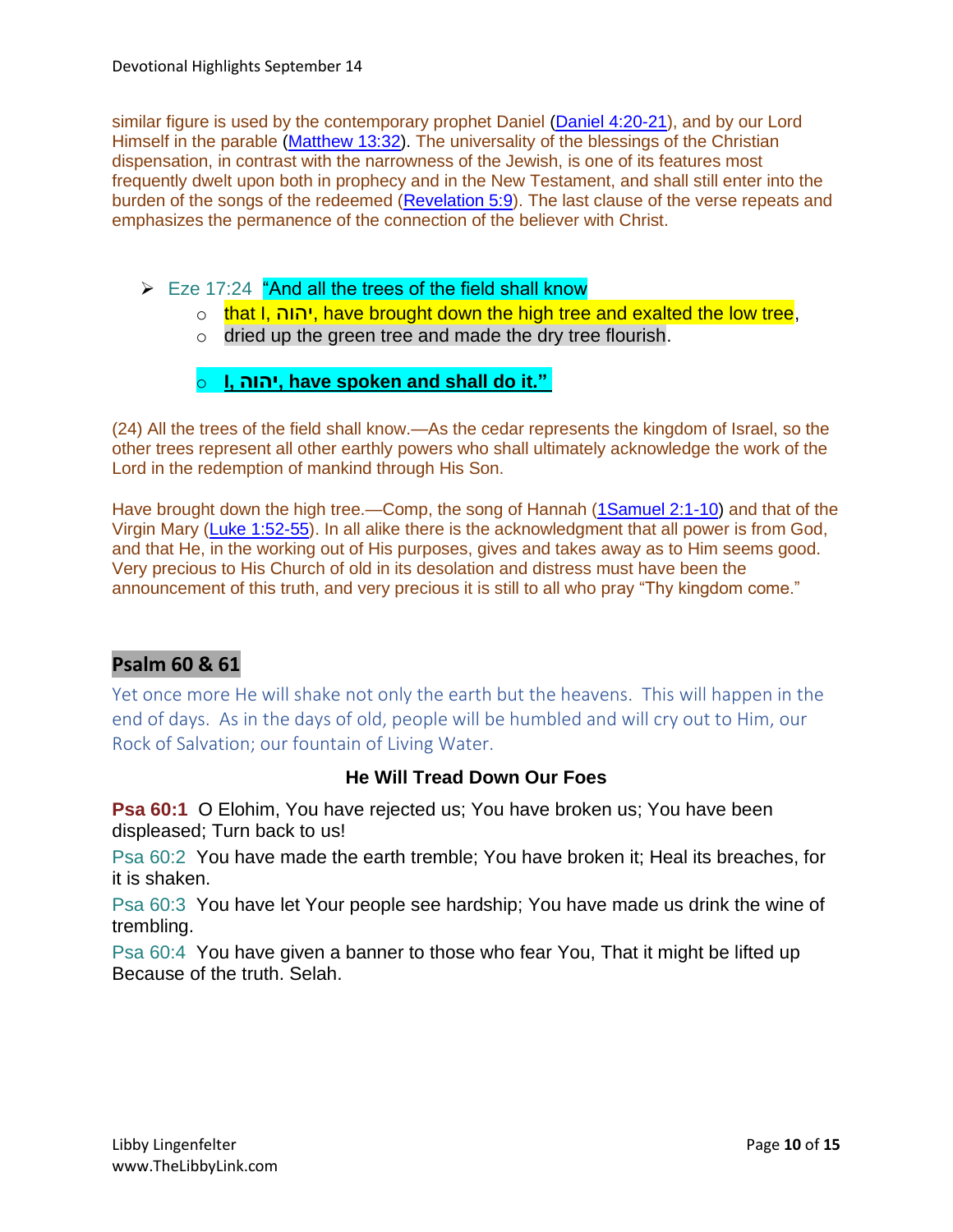We too are daily being led to the promise land through Yahusha HaMashiach. Just like Joshua and the people of Israel faced battles; we too will face spiritual and possibly physical battles. The key is to walk with YHWH in the times of peace as well as in the times of distress. All a person needs is YHWH in their camp. Just ask David as he went out to face Goliath.

Psa 60:5 That those You love might be rescued, Save with Your right hand and answer me.

Psa 60:6 Elohim has spoken in His set-apartness, "I exult, I portion out Shekem And measure out the Valley of Sukkoth.

Psa 60:7 "Gil'aḏ is Mine and Menashsheh is Mine, And Ephrayim is the defence of My head, Yehudah is My inscriber.<sup>a</sup> Footnote: <sup>a</sup>See Gen\_49:10.

Psa 60:8 "Mo'aḇ is My wash-pot, Over Eḏom I cast My shoe, Shout loud, O Philistia, because of Me."

Psa 60:9 Who would bring me to the strong city? Who shall lead me to Edom?

Psa 60:10 Have not You, O Elohim, rejected us? And You do not go out, O Elohim, With our armies!

Psa 60:11 Give us help from distress, For the help of man is naught.

Psa 60:12 In Elohim we do mightily, And He treads down our adversaries!

**-----------------------Lead Me to the Rock----------------**

**Psa 61:1** Hear my cry, O Elohim, Listen to my prayer.

Psa 61:2 From the end of the earth I call unto You, When my heart is faint; Lead me to the rock that is higher than I.

Psa 61:3 For You have been my refuge, A strong tower in the face of the enemy.

Psa 61:4 Let me dwell in Your Tent forever, Let me take refuge in the shelter of Your wings. Selah.

Psa 61:5 For You, O Elohim, have heard my vows; You have given me the inheritance Of those who fear Your Name.

Psa 61:6 You add days to the days of the sovereign, His years as many generations.

Psa 61:7 Let him dwell forever before Elohim. Prepare loving-commitment and truth to preserve him!

Psa 61:8 So I sing praise to Your Name forever, When I pay my vows day by day.

He is our Rock; He is our refuge; He is our strong tower; He is our Tent, our Tabernacle; He is our covering. Sing praises to Him and pray without ceasing.

# **Family Activities are on next page! Enjoy!**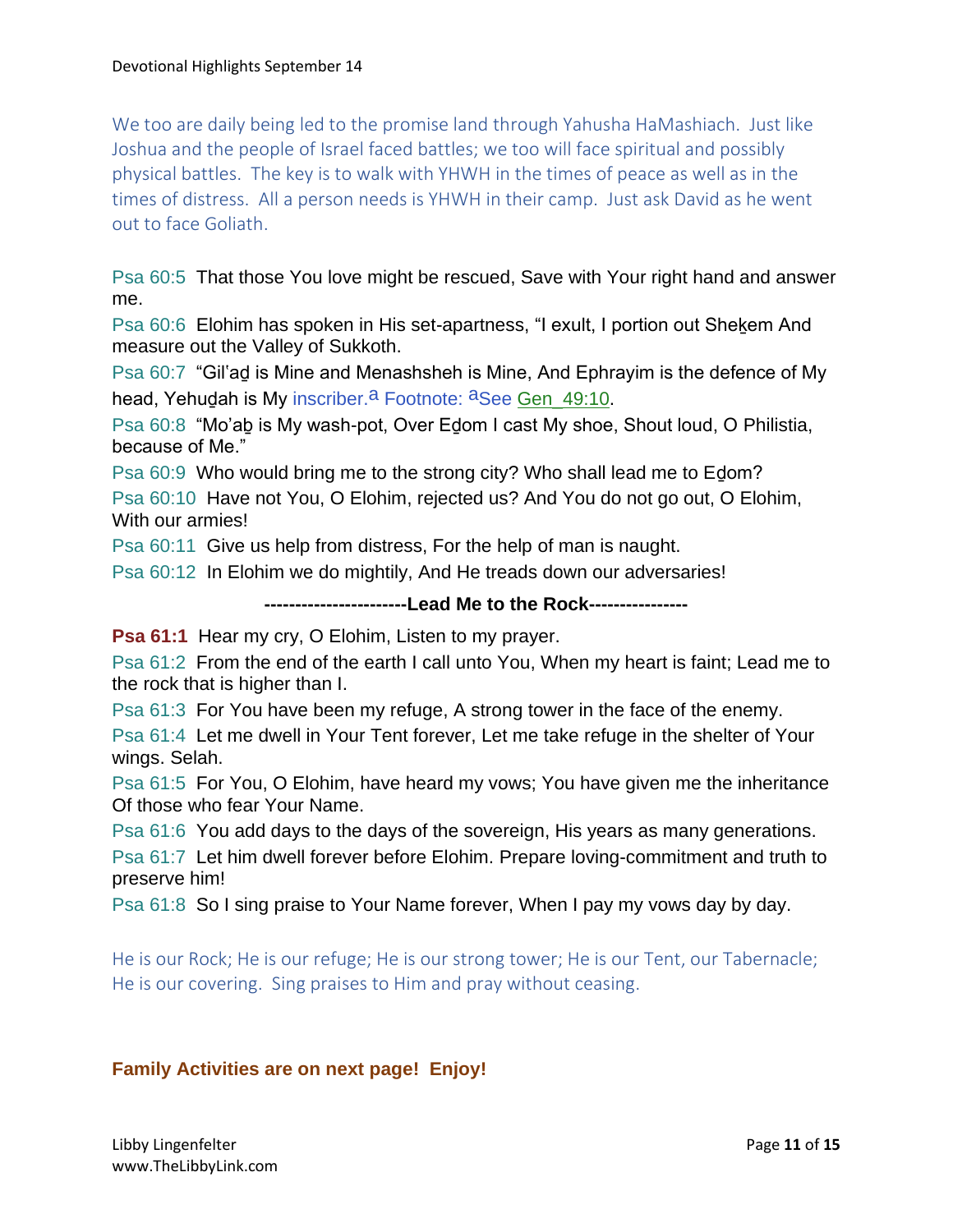# *Find the Feast of Trumpets on the calendar and circle the date! Look at the below charts to determine the date and find out what the color codes mean.*

July

| S  | M  |    | W  |    | F  | s  |
|----|----|----|----|----|----|----|
|    |    |    | 1  | 2  | 3  | 4  |
| 5  | 6  | 7  | 8  | 9  | 10 | 11 |
| 12 | 13 | 14 | 15 | 16 | 17 | 18 |
| 19 | 20 | 21 | 22 | 23 | 24 | 25 |
| 26 | 27 | 28 | 29 | 30 | 31 |    |

August

| S  | M  |    | W  |    | F  | s  |
|----|----|----|----|----|----|----|
|    |    |    |    |    |    |    |
| 2  | 3  | 4  | 5  | 6  | 7  | 8  |
| 9  | 10 | 11 | 12 | 13 | 14 | 15 |
| 16 | 17 | 18 | 19 | 20 | 21 | 22 |
| 23 | 24 | 25 | 26 | 27 | 28 | 29 |
| 30 | 31 |    |    |    |    |    |

#### September

| $\mathsf{s}$ | M  |    | W  |    | F  | S  |
|--------------|----|----|----|----|----|----|
|              |    |    | 2  | 3  | 4  | 5  |
| 6            | 7  | 8  | 9  | 10 | 11 | 12 |
| 13           | 14 | 15 | 16 | 17 | 18 | 19 |
| 20           | 21 | 22 | 23 | 24 | 25 | 26 |
| 27           | 28 | 29 | 30 |    |    |    |

October

| S  | M  |    | W  |    | F  | s  |
|----|----|----|----|----|----|----|
|    |    |    |    |    |    | 3  |
|    |    |    |    | 8  | 9  | 10 |
| 11 | 12 | 13 | 14 | 15 | 16 | 17 |
| 18 | 19 | 20 | 21 | 22 | 23 | 24 |
| 25 | 26 | 27 | 28 | 29 | 30 | 31 |

#### November S  $M$  $\mathsf T$ W  $\mathsf T$ F 1  $\mathbf{2}$ 3 4 5 6  $\overline{7}$ 8  $\overline{9}$  $10$ 11 12  $13$  $14$  $15\phantom{.0}$ 16  $17$ 18 19 20 21 22 23  $24$ 25 26 27 28 29 30

#### M W T т 2 3 4 1  $\overline{7}$ 8 9 10 11 16 13 14  $15$ 17  $18$

 $5<sup>5</sup>$ 

 $12$ 

19

Dawn/2020

December

#### **Annual Qodesh Days**

| 1st Shabbat of Unleavened Bread | April 2th |
|---------------------------------|-----------|
| 2nd Shabbat of Unleavened Bread | April 9th |

#### Omer Count - 50 Days From FF to Shavuot/Pentacost

|   | Shavuot/Pentecost           | May 24th  |
|---|-----------------------------|-----------|
| 4 | <b>Feast of Trumpets</b>    | Sept 16th |
| 5 | Day of Atonement            | Sept 25th |
| 6 | <b>First Shabbat Sukkot</b> | Sept 30th |
| 7 | Last Great Day Shabbat      | Oct 7th   |

#### **Color Key**

| First Day of the Month        |  |  |  |
|-------------------------------|--|--|--|
| Passover/Last Supper          |  |  |  |
| 5/6 Yearly Balancing Days     |  |  |  |
| Balancing Cycle + Tequfah     |  |  |  |
| <b>Wave Sheaf</b>             |  |  |  |
|                               |  |  |  |
| <b>Other Feast Days</b>       |  |  |  |
| 1st of Month + Annual Shabbat |  |  |  |
| <b>Annual Shabbats</b>        |  |  |  |

#### **TORAH TO THE TRIBES**

*Calendar can be downloaded a[t www.TorahtotheTribes.com](http://www.torahtothetribes.com/)*

# *List on a piece of paper how you and your family plan to celebrate!*

For example:

- 1. Eat a meal together and maybe invite some friends.
- 2. Read Biblical Scriptures
- 3. Make joyful noises trumpet sounds or sing and praise Him

# *Read about the Feast of Trumpets in Leviticus 23:23-25.*

#### Libby Lingenfelter **Page 12** of **15** and the Page **12** of **15** and the Page **12** of **15** and the Page **12** of **15** www.TheLibbyLink.com

**Dates** 

6

s

20 21 22 23 24  $25$ 26

27 28 29 30 31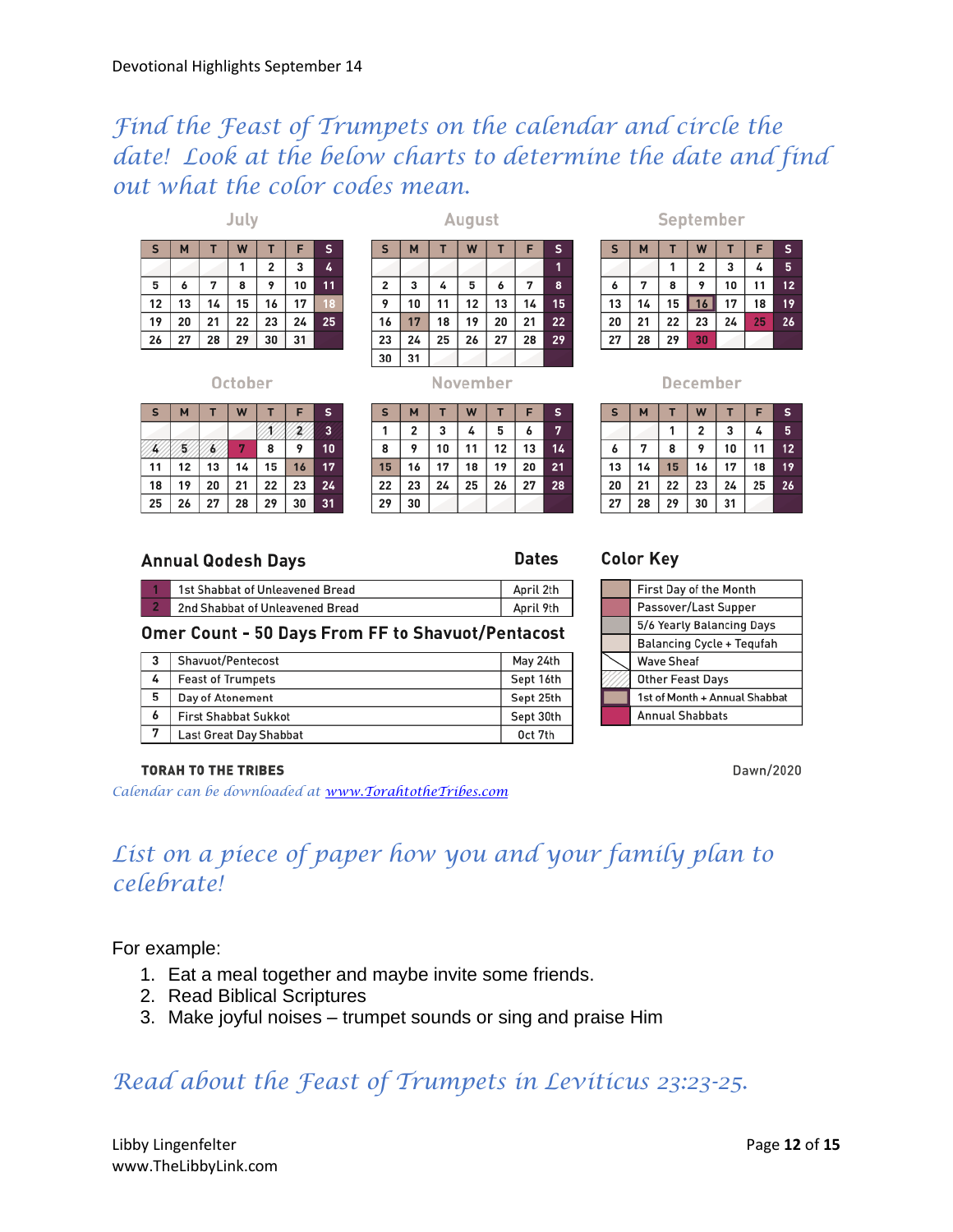## **The Feast of Trumpets**

Lev 23:23 And יהוה spoke to Mosheh, saying,

Lev 23:24 "Speak to the children of Yisra'ěl, saying, 'In the seventh new *moon*, on the first day of the new *moon*, you have a rest, a remembrance of Teru'ah,<sup>c</sup> a set-apart gathering. Footnote: CLit. Soundings, by instrument or human voice.

Lev 23:25 'You do no servile work, and you shall bring an offering made by fire to "'.יהוה

Do you have a horn or trumpet? If not, you can make a trumpet sound with your voice and make yourself a paper trumpet! Try using empty toilet paper cardboard rolls or an empty paper towel roll. Decorate by using stickers or use different colors of painter's tape!

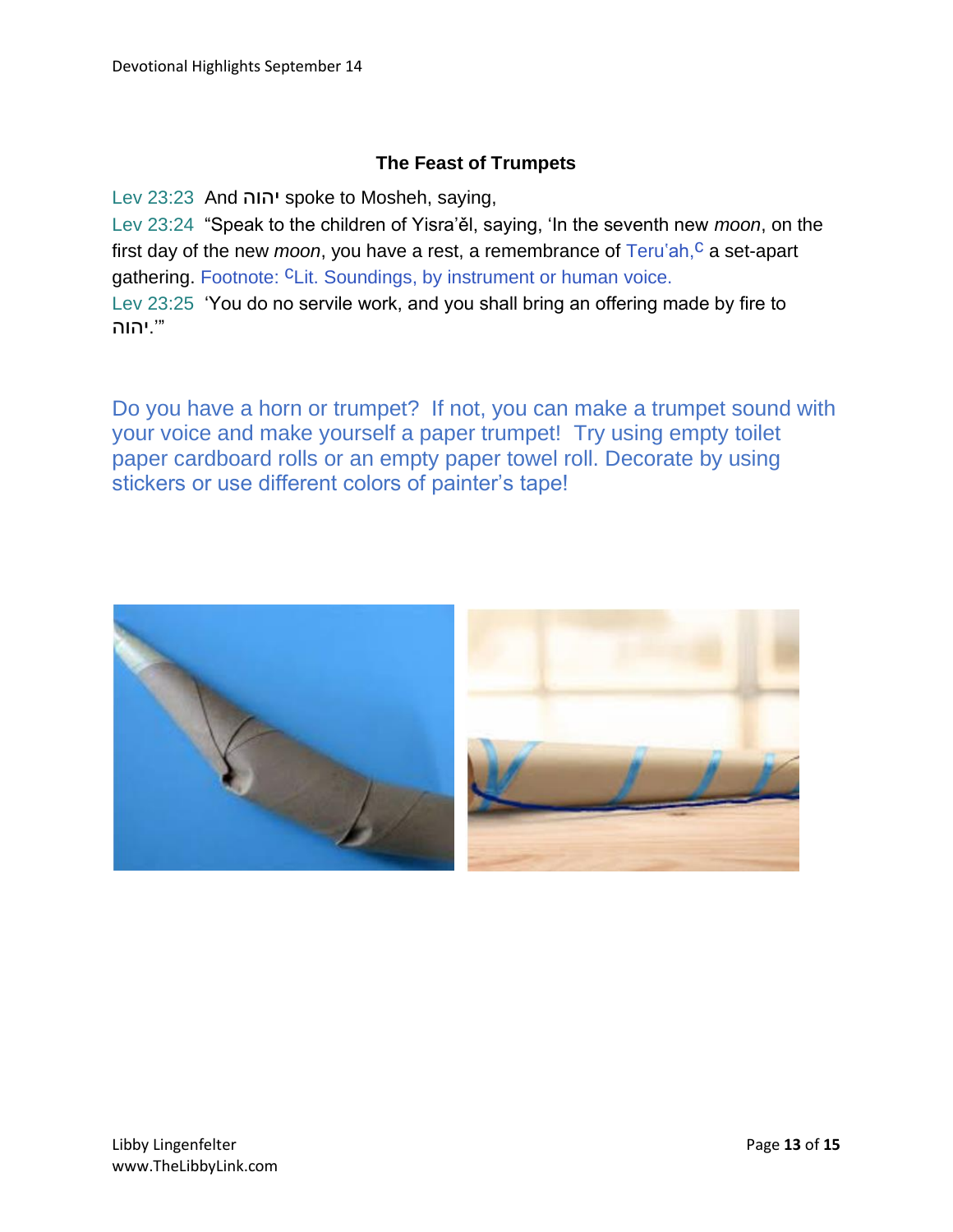

For more free Bible resources and Teacher Packs including coloring pages, worksheets, quizzes and more visit our website at: www.biblepathwayadventures.com

<https://biblepathwayadventures.com/activities/day-trumpets-worksheet-coloring-page/>